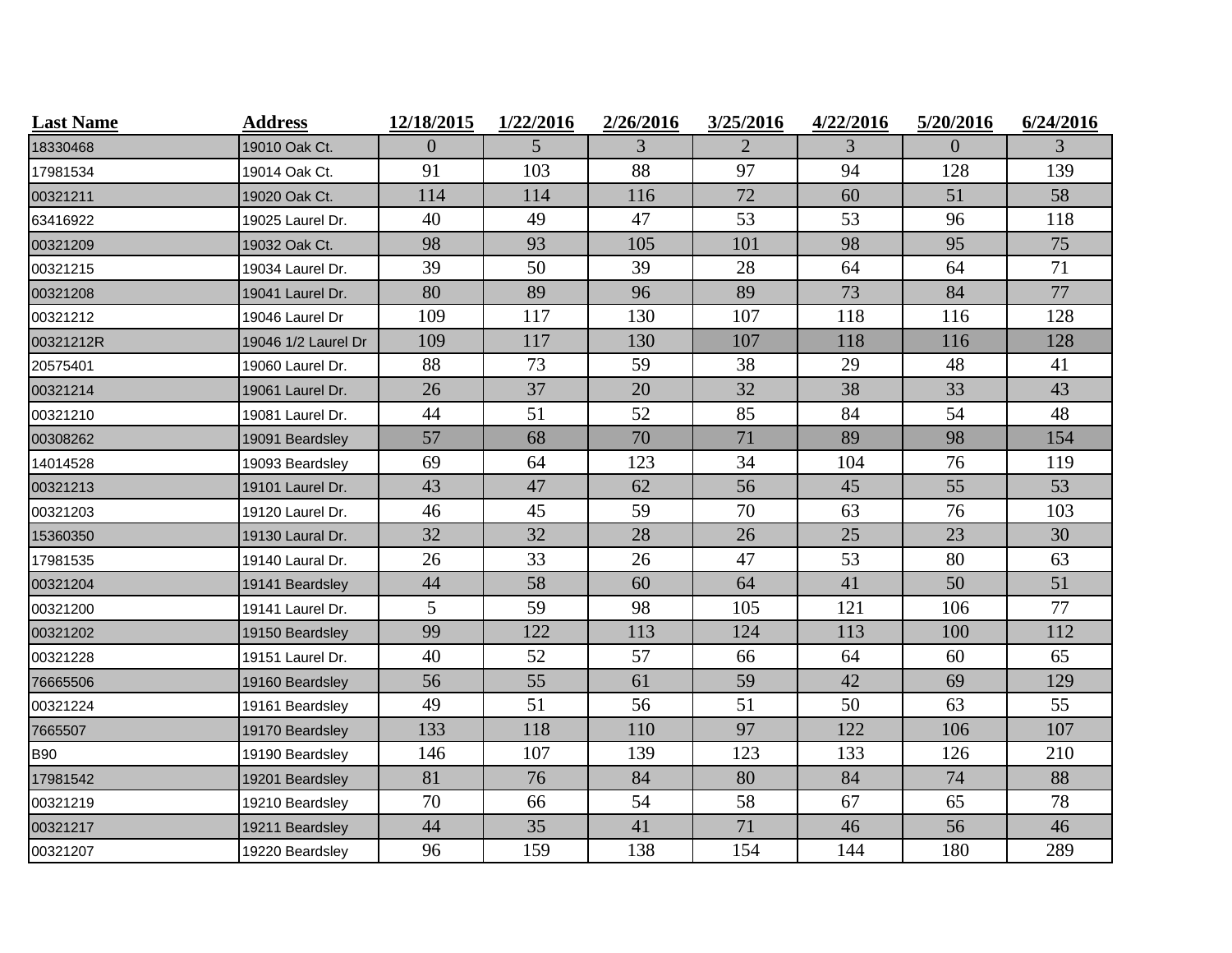| <b>Last Name</b> | <b>Address</b>  | 12/18/2015 | 1/22/2016  | 2/26/2016  | 3/25/2016  | 4/22/2016    | 5/20/2016      | 6/24/2016  |
|------------------|-----------------|------------|------------|------------|------------|--------------|----------------|------------|
| 00321206         | 19221 Beardsley | 34         | 33         | 40         | 40         | 40           | 25             | 37         |
| 00321205         | 19231 Beardsley | 77         | 84         | 69         | 75         | 89           | 128            | 101        |
| 15819940         | 19255 Beardsley | 65         | 53         | 101        | 107        | 80           | 105            | 95         |
| 00321218         | 19260 Beardsley | 64         | 70         | 80         | 78         | 69           | 61             | 64         |
| 15819941         | 19291 Beardsley | 59         | 82         | 71         | 69         | 66           | 71             | 89         |
| 14449781         | 19301 Beardsley | 42         | 47         | 43         | 43         | 47           | 48             | 44         |
| 14449781R        |                 | 42         | 47         | 43         | 43         | 47           | 48             | 44         |
| 15819942         | 19327 Beardsley | 148        | 162        | 129        | 133        | 187          | 315            | 475        |
| 321216           | 19331 Beardsley | 51         | 52         | 43         | 73         | 68           | 50             | 41         |
| 17981541         | 19350 Beardsley | 68         | 73         | 47         | 59         | 64           | 102            | 1517       |
| 14449733         | 19360 Beardsley | 131        | 133        | 107        | 123        | 160          | 125            | 147        |
| 58553719         | 19361 Beardsley |            |            |            |            | $\mathbf{0}$ | $\overline{0}$ | 5          |
| 14449733         | 19400 Beardsley | 87         | 103        | 65         | 98         | 80           | 105            | 110        |
| 00321201         | 19441 Madrone   | 100        | 153        | 99         | 75         | 102          | 88             | 199        |
| B50              | 19450 Beardsley | 66         | 64         | 85         | 71         | 80           | 84             | 95         |
| 21005458         | 19451 Beardsley | 99         | 83         | 78         | 85         | 96           | 124            | 131        |
| 21005455         | 19465 Madrone   | None       | None       | None       | None       | None         | None           | None       |
| 21005454         | 19468 Beardsley | 16         | 17         | 21         | 21         | 25           | 24             | 29         |
| 00321223         | 19471 Madrone   | 95         | 45         | 87         | 92         | 89           | 123            | 142        |
| M80              | 19480 Manzanita | 111        | 124        | 133        | 127        | 164          | 153            | 199        |
|                  | XXXXX           | <b>XXX</b> | <b>XXX</b> | <b>XXX</b> | <b>XXX</b> | <b>XXX</b>   | <b>XXX</b>     | <b>XXX</b> |
| 18330467         | 19495 Beardsley | 39         | 60         | 62         | 45         | 45           | 44             | 46         |
| M00              | 19500 Manzanita | 27         | 33         | 47         | 35         | 34           | 34             | 40         |
| M01              | 19501 Manzanita | 47         | 43         | 136        | 44         | 77           | 205            | 146        |
| <b>B05</b>       | 19505 Beardsley | 75         | 83         | 81         | 73         | 83           | 77             | 129        |
| B05R             | 19515 Beardsley | 75         | 83         | 81         | 73         | 83           | 77             | 129        |
| M10              | 19510 Manzanita | 53         | 76         | 63         | 74         | 85           | 103            | 99         |
| 17981539         | 19521 Manzanita | 107        | 105        | 112        | 110        | 122          | 135            | 136        |
| 17981539R        |                 | 107        | 105        | 112        | 110        | 122          | 135            | 136        |
| <b>B25</b>       | 19525 Beardsley | 91         | 95         | 69         | 99         | 150          | 190            | 113        |
| 17981538         | 19536 Manzanita | 219        | 189        | 168        | 128        | 111          | 68             | 36         |